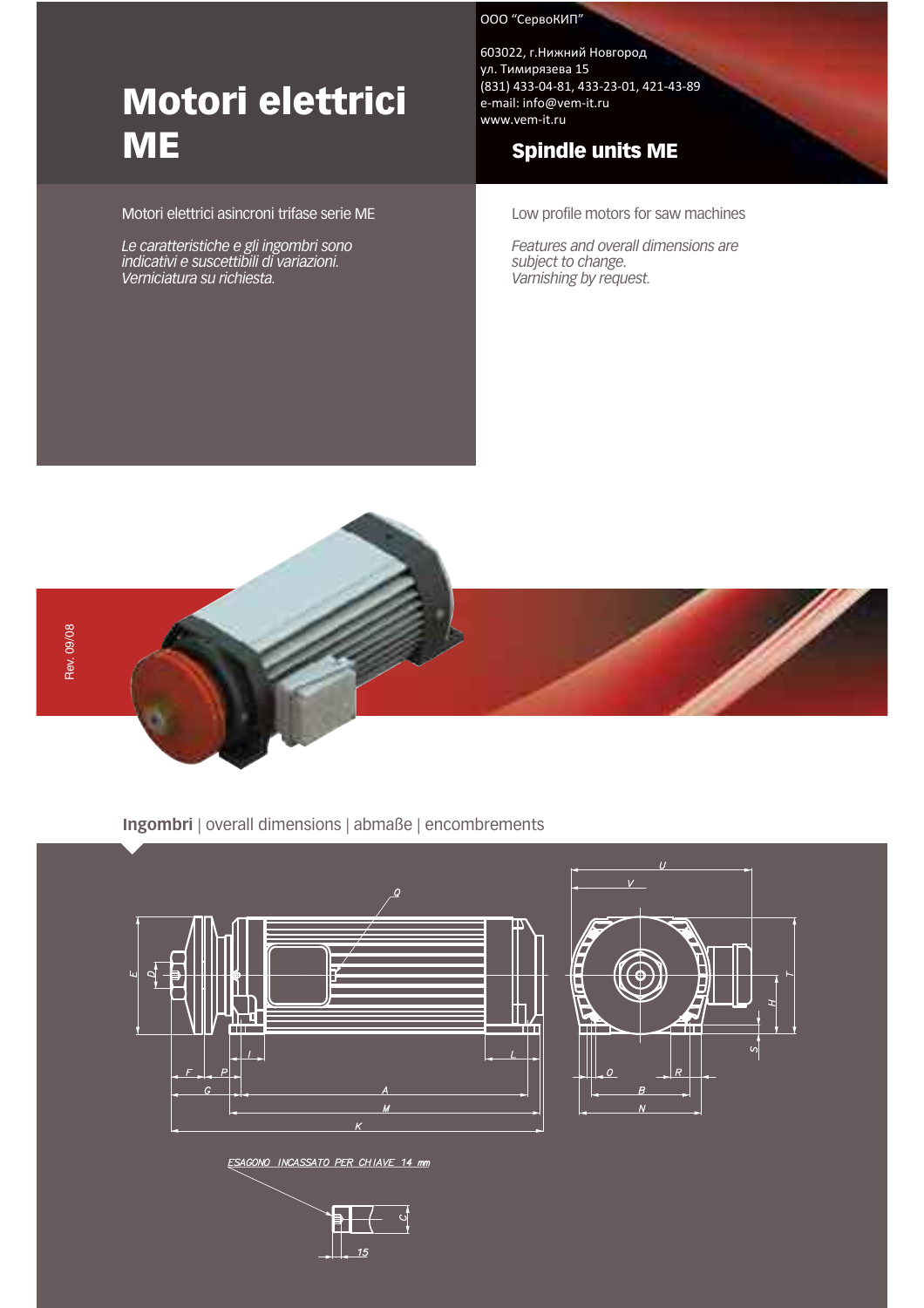### Motoren ME

### Moteurs ME

Flachmotoren mit niedrigen Ausmaßen

Technische Eigenschaften und Abmaße sind änderungsfähig. Lackierung auf Anfrage.

Ecombrements réduits

Sous réserve, modifications techniques et de construction. Peinture en option.

#### Posizione scatola morsettiera | connection box position



| <b>ME 74 A</b>        | 335 | 130 | 30 | M30 | 140 | 53  | 100 | 76  | 453 | 49  | 109 | 365 | 172 | 14 | 50 | $1/2^n$ | 50  | 12 | 150 | 231 | 193 |
|-----------------------|-----|-----|----|-----|-----|-----|-----|-----|-----|-----|-----|-----|-----|----|----|---------|-----|----|-----|-----|-----|
| <b>ME 74 B C</b>      | 400 | 130 | 30 | M30 | 140 | 53  | 100 | 76  | 518 | 49  | 109 | 430 | 172 | 14 | 50 | $1/2$ " | 50  | 12 | 150 | 231 | 193 |
| <b>ME 74 D</b>        | 460 | 130 | 30 | M30 | 140 | 53  | 100 | 76  | 578 | 49  | 109 | 490 | 172 | 14 | 50 | $1/2$ " | 50  | 12 | 150 | 231 | 193 |
| <b>ME 74 E</b>        | 525 | 130 | 30 | M30 | 140 | 53  | 100 | 76  | 643 | 49  | 109 | 555 | 172 | 14 | 50 | $1/2$ " | 50  | 12 | 150 | 231 | 193 |
| <b>ME 90 A B C</b>    | 460 | 160 | 50 | M48 | 187 | 58  | 119 | 95  | 594 | 65  | 113 | 493 | 205 | 14 | 61 | 3/4''   | 57  | 13 | 188 | 302 | 236 |
| <b>ME 90 L</b>        | 500 | 160 | 50 | M48 | 187 | 58  | 119 | 95  | 634 | 65  | 113 | 533 | 205 | 14 | 61 | 3/4''   | -57 | 13 | 188 | 302 | 236 |
| <b>ME 105 A B C D</b> | 525 | 180 | 50 | M48 | 215 | 62  | 129 | 107 | 677 | 64  | 100 | 569 | 224 | 16 | 67 | 3/4''   | 57  | 16 | 213 | 331 | 263 |
| <b>ME 105 L</b>       | 625 | 180 | 50 | M48 | 215 | 62  | 129 | 107 | 777 | 64  | 100 | 669 | 224 | 16 | 67 | 3/4''   | 57  | 16 | 213 | 331 | 263 |
| <b>ME 125 A B C D</b> | 534 | 220 | 60 | M56 | 248 | 72  | 156 | 127 | 725 | 75  | 120 | 604 | 280 | 19 | 84 | 2X1''   | 80  | 20 | 253 | 393 | 320 |
| <b>ME 125 LAB</b>     | 654 | 220 | 60 | M56 | 248 | 72  | 156 | 127 | 845 | 75  | 120 | 724 | 280 | 19 | 84 | 2X1''   | 80  | 20 | 253 | 393 | 320 |
| <b>ME 145 A B C</b>   | 682 | 288 | 60 | M56 | 284 | 117 | 141 | 145 | 848 | 116 | 133 | 737 | 374 | 20 | 70 | 2X1''   | 115 | 20 | 288 | 419 | 344 |
| <b>ME 145 L</b>       | 802 | 288 | 60 | M56 | 284 | 117 | 141 | 145 | 968 | 116 | 133 | 857 | 374 | 20 | 70 | 2X1     | 115 | 20 | 288 | 419 | 344 |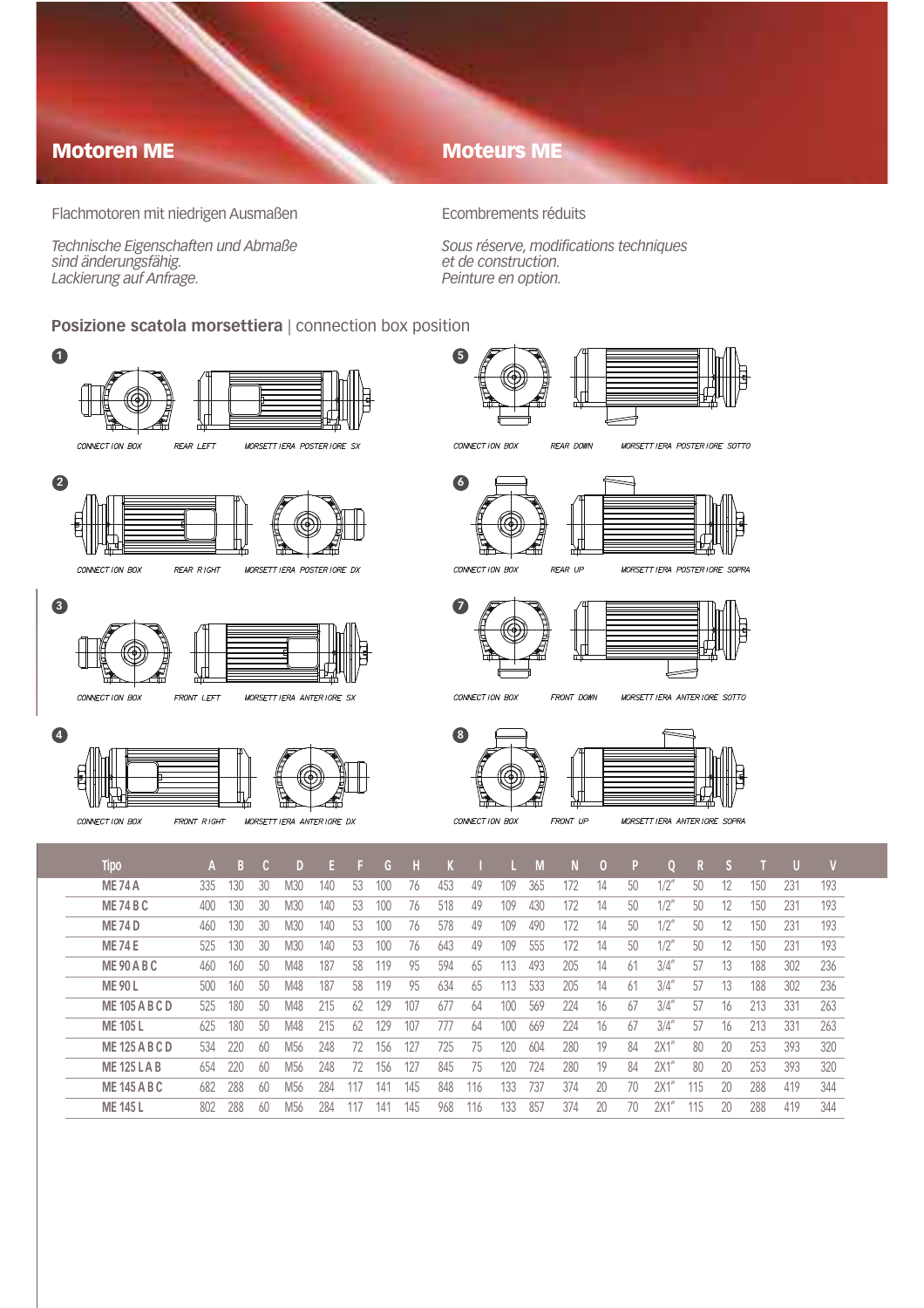

## Caratteristiche elettriche | electrical data | elektrische daten | caractéristiques électriques

|                   |                | <b>SERVIZIO CONTINUO S1</b> |      |            |            | <b>SERVIZIO S6</b> | <b>IP 55</b> |            |            |     |
|-------------------|----------------|-----------------------------|------|------------|------------|--------------------|--------------|------------|------------|-----|
| <b>Tipo</b>       | Poli           | C <sub>V</sub>              | kW   | Amp. V.380 | <b>RPM</b> | Cv                 | kW           | Amp. V.380 | <b>RPM</b> | kg  |
| <b>ME 74 2A</b>   | 2              | 3,2                         | 2,4  | 5,2        | 2840       | 3,8                | 2,8          | 6,3        | 2825       | 30  |
| <b>ME 74 2B</b>   | 2              | 4,5                         | 3,3  | 7,3        | 2850       | 5,4                | 4            | 8,8        | 2840       | 35  |
| <b>ME 74 2C</b>   | $\sqrt{2}$     | 5,5                         | 4    | 8,9        | 2855       | 6, 6               | 4,8          | 10,7       | 2845       | 38  |
| <b>ME 74 2D</b>   | $\sqrt{2}$     | 6,5                         | 4,8  | 10,5       | 2860       | 7,8                | 5,7          | 12,4       | 2850       | 43  |
| <b>ME 74 2E</b>   | 2              | 8                           | 5,9  | 12,7       | 2870       | 9,6                | 7            | 15         | 2860       | 44  |
| <b>ME 90 2A</b>   | $\sqrt{2}$     | 7,5                         | 5,5  | 11,5       | 2870       | 9                  | 6,6          | 13,8       | 2850       | 56  |
| <b>ME 90 2B</b>   | $\overline{2}$ | 10                          | 7,4  | 15,2       | 2890       | 12                 | 8,8          | 18,3       | 2870       | 63  |
| <b>ME 90 2C</b>   | $\sqrt{2}$     | 12,5                        | 9,2  | 19         | 2910       | 15                 | 11           | 22,8       | 2895       | 70  |
| ME 90 2L          | 2              | 15                          | 11   | 23,5       | 2920       | 18                 | 13,2         | 27,5       | 2900       | 76  |
| ME 105 2A         | $\sqrt{2}$     | 15                          | 11   | 21         | 2900       | 18                 | 13,2         | 26         | 2880       | 108 |
| ME 105 2B         | $\sqrt{2}$     | 17,5                        | 12,8 | 25         | 2905       | 21                 | 15,5         | 29,5       | 2885       | 114 |
| ME 105 2C         | 2              | 20                          | 14,7 | 28         | 2910       | 24                 | 17,6         | 33,5       | 2890       | 117 |
| ME 105 2D         | 2              | 25                          | 18,4 | 34,8       | 2920       | 30                 | 22           | 41,8       | 2900       | 118 |
| ME 105 2L         | 2              | 30                          | 22   | 41         | 2925       | 36                 | 26,4         | 50         | 2900       | 140 |
| <b>ME 125 2A</b>  | 2              | 25                          | 14,7 | 34,6       | 2915       | 30                 | 22           | 42,5       | 2905       | 148 |
| <b>ME 125 2B</b>  | 2              | 30                          | 22   | 41,5       | 2920       | 36                 | 26,5         | 50         | 2910       | 161 |
| ME 125 2C         | $\sqrt{2}$     | 35                          | 25,7 | 48,6       | 2925       | 42                 | 31           | 58,6       | 2910       | 170 |
| ME 125 2D         | 2              | 40                          | 29,4 | 56,5       | 2930       | 48                 | 35,3         | 67         | 2915       | 180 |
| ME 125 2L         | 2              | 50                          | 36,7 | 69,5       | 2935       | 60                 | 44           | 85         | 2920       | 215 |
| <b>ME 145 2A</b>  | 2              | 50                          | 36,8 | 68         | 2940       | 60                 | 44,2         | 81,5       | 2920       | 220 |
| ME 145 2B         | $\sqrt{2}$     | 60                          | 44,2 | 82         | 2945       | 72                 | 53           | 98         | 2930       | 235 |
| <b>ME 145 2C</b>  | 2              | 75                          | 55,2 | 100        | 2950       | 90                 | 66,2         | 119        | 2935       | 245 |
| <b>ME 74 4A</b>   | 4              | 2,5                         | 1,8  | 4,8        | 1390       | 3                  | 2,2          | 5,7        | 1370       | 31  |
| <b>ME 74 4B</b>   | 4              | 3                           | 2,2  | 5,7        | 1400       | 3,6                | 2,6          | 6,8        | 1380       | 36  |
| <b>ME 74 4D</b>   | 4              | 4                           | 3    | 7,5        | 1410       | 4,8                | 3,5          | 9          | 1390       | 40  |
| <b>ME 74 4E</b>   | 4              | 5,5                         | 4    | 10,3       | 1415       | 6, 6               | 4,8          | 12,3       | 1390       | 45  |
| <b>ME 90 4A</b>   | 4              | 6                           | 4,4  | 9,6        | 1420       | 7,2                | 5,3          | 11,5       | 1405       | 64  |
| <b>ME 90 4B</b>   | 4              | 8                           | 5,9  | 13         | 1425       | 9,6                | 7,1          | 15,6       | 1410       | 67  |
| <b>ME 90 4C</b>   | 4              | 10                          | 7,4  | 16         | 1425       | 12                 | 8,8          | 19,2       | 1410       | 70  |
| <b>ME 105 4A</b>  | 4              | 10                          | 7,4  | 16         | 1435       | 12                 | 8,8          | 19,5       | 1415       | 100 |
| <b>ME 105 4B</b>  | 4              | 12,5                        | 9,2  | 19,4       | 1435       | 15                 | 11           | 23,8       | 1415       | 108 |
| <b>ME 105 4C</b>  | 4              | 15                          | 11   | 23,4       | 1440       | 18                 | 13,2         | 28,2       | 1420       | 116 |
| ME 105 4D         | 4              | 20                          | 14,7 | 31         | 1445       | 24                 | 17,6         | 37         | 1425       | 119 |
| ME 105 4L         | 4              | 25                          | 18,4 | 38,8       | 1450       | 30                 | 22           | 46         | 1435       | 143 |
| <b>MES 105 4L</b> | 4              | 30                          | 22   | 46         | 1440       | 36                 | 26,5         | 56         | 1425       | 152 |
| ME 125 4A         | 4              | 20                          | 14,7 | 31         | 1455       | 24                 | 17,6         | 37,7       | 1435       | 150 |
| ME 125 4B         | 4              | 25                          | 18,4 | 38         | 1455       | 30                 | 22           | 45,6       | 1435       | 160 |
| ME 125 4C         | 4              | 30                          | 22   | 46         | 1460       | 36                 | 26,5         | 56         | 1445       | 172 |
| ME 125 4D         | 4              | 35                          | 25,7 | 52,5       | 1460       | 42                 | 31           | 63,5       | 1450       | 182 |
| ME 125 4L         | 4              | 40                          | 29,4 | 62         | 1470       | 48                 | 35,2         | 72,6       | 1460       | 224 |
| <b>ME 145 4A</b>  | 4              | 35                          | 25,8 | 51         | 1460       | 42                 | 31           | 61,5       | 1445       | 250 |
| ME 145 4B         | 4              | 40                          | 29,4 | 58         | 1465       | 48                 | 35,3         | 70         | 1450       | 260 |
| ME 145 4C         | 4              | 50                          | 36,8 | 72,4       | 1465       | 60                 | 44,2         | 87         | 1450       | 270 |
|                   |                |                             |      |            |            |                    |              |            |            |     |